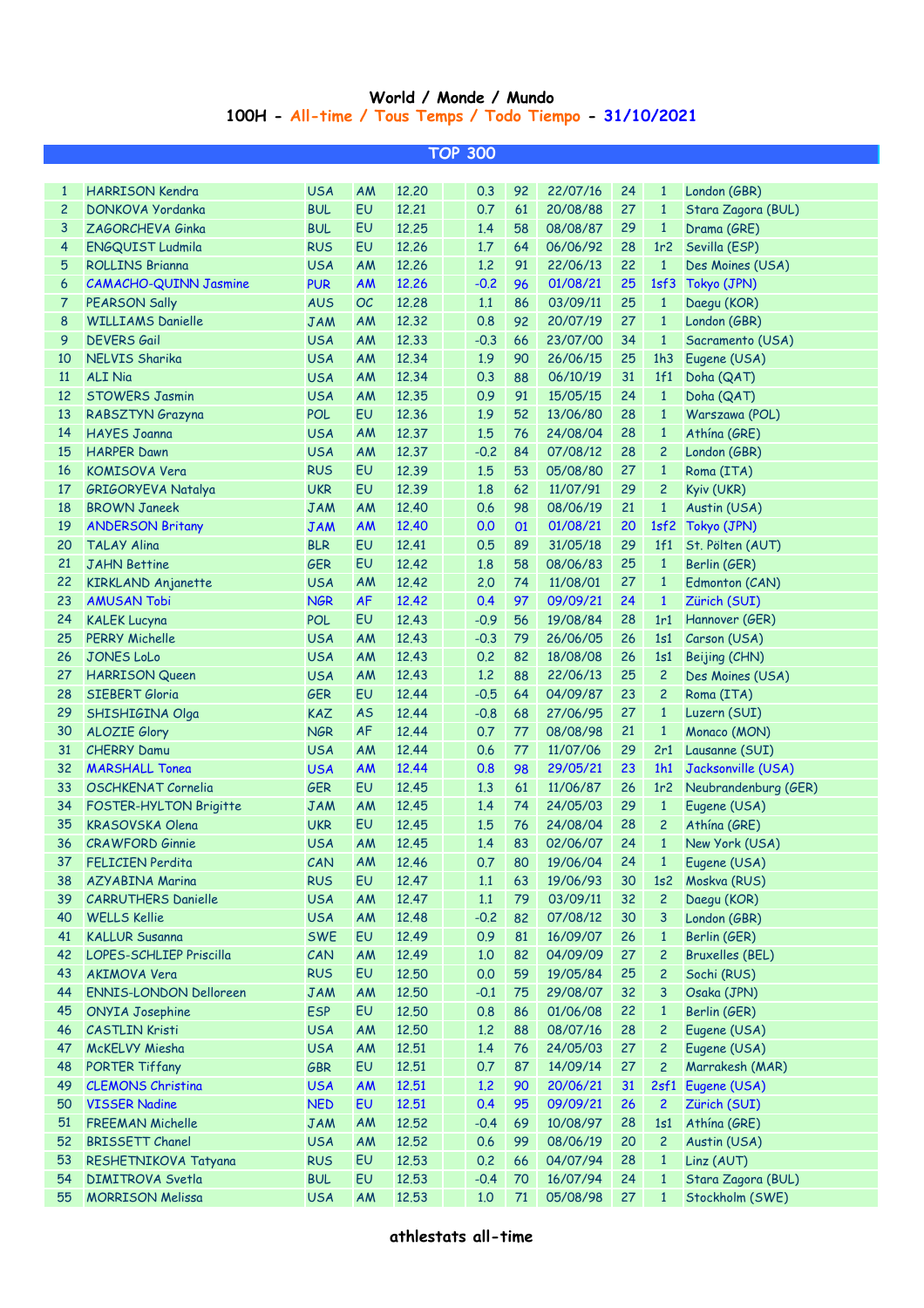| 56  | <b>SEMBER Cindy</b>         | <b>GBR</b> | EU        | 12.53 |                  | 2.0    | 94 | 09/05/21    | 27 | $\overline{c}$  | Walnut (USA)              |
|-----|-----------------------------|------------|-----------|-------|------------------|--------|----|-------------|----|-----------------|---------------------------|
| 57  | <b>CUNNINGHAM Gabriele</b>  | <b>USA</b> | AM        | 12.53 |                  | 0.8    | 98 | 20/06/21    | 23 | 4               | Eugene (USA)              |
| 58  | <b>TAPPER Megan</b>         | <b>JAM</b> | <b>AM</b> | 12.53 |                  | 0.3    | 94 | 31/07/21    | 27 | 2h5             | Tokyo (JPN)               |
| 59  | <b>KNABE Kerstin</b>        | <b>GER</b> | EU        | 12.54 |                  | 0.4    | 59 | 09/09/82    | 23 | 3               | Athína (GRE)              |
| 60  | <b>PAETZ Sabine</b>         | <b>GER</b> | EU        | 12.54 |                  | 0.9    | 57 | 15/07/84    | 27 | $\mathbf{1}$    | Berlin (GER)              |
| 61  | <b>DENBY Nichole</b>        | <b>USA</b> | AM        | 12.54 |                  | 1.7    | 82 | 06/07/08    | 26 | 2s2             | Eugene (USA)              |
| 62  | <b>ENNIS Jessica</b>        | <b>GBR</b> | EU        | 12.54 |                  | 1.3    | 86 | 03/08/12    | 26 | hep             | London (GBR)              |
| 63  | <b>COCKRELL Anna</b>        | <b>USA</b> | <b>AM</b> | 12.54 |                  | 1.1    | 97 | 10/06/21    | 24 |                 | 2sf2 Eugene (USA)         |
| 64  | <b>KLIER Johanna</b>        | <b>GER</b> | EU        | 12.56 |                  | 1.2    | 52 | 17/07/80    | 28 |                 | 1r2 Cottbus (GER)         |
| 65  | <b>TOURRET Monique</b>      | <b>FRA</b> | EU        | 12.56 |                  | 1.2    | 67 | 29/06/90    | 23 | $\mathbf{1}$    | Villeneuve d'Ascq (FRA)   |
| 66  | <b>BILLAUD Cindy</b>        | <b>FRA</b> | EU        | 12.56 |                  | 1.2    | 86 | 12/07/14    | 28 | 1h1             | Reims (FRA)               |
| 67  | <b>NYTRA Carolin</b>        | <b>GER</b> | EU        | 12.57 |                  | 0.3    | 85 | 08/07/10    | 25 | $\overline{c}$  | Lausanne (SUI)            |
| 68  | <b>WILLIAMS Kendell</b>     | <b>USA</b> | AM        | 12.58 |                  | 0.4    | 95 | 02/10/19    | 24 | hep             | Doha (QAT)                |
| 69  | <b>JAHNS Anneliese</b>      | <b>GER</b> | EU        | 12.59 |                  | $-0.6$ | 50 | 08/09/72    | 22 | $\mathbf{1}$    | München (GER)             |
| 70  | SHEKHODANOVA Natalya        | <b>RUS</b> | EU        | 12.59 |                  | 0.0    | 71 | 03/07/96    | 25 | $\mathbf{1}$    | Sankt-Peterburg (RUS)     |
| 71  | <b>BUKOVEC Brigita</b>      | <b>SLO</b> | EU        | 12.59 |                  | 0.2    | 70 | 31/07/96    | 26 | $\overline{c}$  | Atlanta (USA)             |
| 72  | <b>GIRARD Patricia</b>      | <b>FRA</b> | EU        | 12.59 |                  | 1.0    | 68 | 31/07/96    | 28 | 2s2             | Atlanta (USA)             |
| 73  | <b>BOLM Kirsten</b>         | <b>GER</b> | EU        | 12.59 |                  | 0.4    | 75 | 22/07/05    | 30 | $\mathbf{1}$    | London (GBR)              |
| 74  | <b>ROLEDER Cindy</b>        | <b>GER</b> | EU        | 12.59 |                  | $-0.3$ | 89 | 28/08/15    | 26 | $\overline{c}$  | Beijing (CHN)             |
| 75  | KOROTEYEVA Mariya           | <b>RUS</b> | EU        | 12.60 |                  | 1.7    | 81 | 23/08/04    | 23 | 4s1             | Athína (GRE)              |
| 76  | <b>GUSAROVA Svetlana</b>    | <b>KAZ</b> | <b>AS</b> | 12.61 |                  | 0.3    | 59 | 03/08/85    | 26 | $\overline{c}$  | Leningrad (RUS)           |
| 77  | <b>JOYNER-KERSEE Jackie</b> | <b>USA</b> | AM        | 12.61 |                  | 0.2    | 62 | 28/05/88    | 26 | $\mathbf{1}$    | San José (USA)            |
| 78  | <b>ANDERSON Keturah</b>     | CAN        | AM        | 12.61 |                  | 1.4    | 68 | 13/06/99    | 31 | $\mathbf{1}$    | Villeneuve d'Ascq (FRA)   |
| 79  | <b>TEJEDA Anay</b>          | CUB        | AM        | 12.61 | $\boldsymbol{A}$ | 1.4    | 83 | 05/07/08    | 25 | $\mathbf{1}$    | Cali (COL)                |
| 80  | <b>THOMAS Vashti</b>        | <b>USA</b> | AM        | 12.61 |                  | 1.8    | 90 | 10/07/13    | 23 | $\mathbf{1}$    | Kazan (RUS)               |
| 81  | <b>DUTKIEWICZ Pamela</b>    | <b>GER</b> | EU        | 12.61 |                  | 1.9    | 91 | 27/05/17    | 26 | 1r1             | Weinheim (GER)            |
| 82  | <b>CHARLTON Devynne</b>     | <b>BAH</b> | <b>AM</b> | 12.61 |                  | 2.0    | 95 | 09/05/21    | 26 | 4               | Walnut (USA)              |
| 83  | <b>BROOKS Taliyah</b>       | <b>USA</b> | AM        | 12.61 |                  | 0.8    | 95 | 19/06/21    | 26 | 1h2             | Eugene (USA)              |
| 84  | POGACEAN Michaela           | <b>ROU</b> | EU        | 12.62 |                  | 1,2    | 58 | 29/06/90    | 32 | $\overline{c}$  | Villeneuve d'Ascq (FRA)   |
| 85  | <b>GRAUDYN Yuliya</b>       | <b>RUS</b> | EU        | 12.62 |                  | 1.1    | 70 | 30/08/94    | 24 | $\mathbf{1}$    | Berlin (GER)              |
| 86  | <b>URECH Lisa</b>           | <b>SUI</b> | EU        | 12.62 |                  | 0.5    | 89 | 03/07/11    | 22 | 1r1             | La Chaux-de-Fonds (SUI)   |
| 87  | <b>HERMAN Elvira</b>        | <b>BLR</b> | EU        | 12.62 |                  | 1.3    | 97 | 20/06/21    | 24 | 1f1             | Cluj-Napoca (ROU)         |
| 88  | <b>CHADWICK Payton</b>      | <b>USA</b> | AM        | 12.62 |                  | 0.4    | 95 | 09/09/21    |    | 4               | Zürich (SUI)              |
| 89  | <b>BIELCZYK Zofia</b>       | <b>POL</b> | EU        | 12.63 |                  | 1.8    | 58 | 18/06/79    | 21 | 1h1             | Warszawa (POL)            |
| 90  | <b>THEELE Heike</b>         | <b>GER</b> | EU        | 12.63 |                  | 1.4    | 64 | 27/06/86    | 22 | $\overline{c}$  | Jena (GER)                |
| 91  | <b>VAUGHN Angie</b>         | <b>USA</b> | AM        | 12.63 |                  | 0.0    | 76 | 25/07/98    | 22 | $\mathbf{1}$    | Edwardsville (USA)        |
| 92  | <b>ADAMS Jenny</b>          | <b>USA</b> | AM        | 12.63 |                  | 2.0    | 78 | 11/08/01    | 23 | 5               | Edmonton (CAN)            |
|     | 93 WHYTE Angela             | CAN        | AM        | 12.63 |                  | 1.4    | 80 | 20/05/07 27 |    |                 | 4 Carson (USA)            |
| 94  | YANIT Nevin #               | <b>TUR</b> | <b>AS</b> | 12.63 |                  | $-0.5$ | 86 | 31/07/10    | 24 | $\mathbf{1}$    | Barcelona (ESP)           |
| 95  | PATOULIDOU Voula            | GRE        | EU        | 12.64 |                  | 0.4    | 65 | 06/08/92    | 27 | $\mathbf{1}$    | Barcelona (ESP)           |
| 96  | <b>ZHANG Yu</b>             | <b>CHN</b> | <b>AS</b> | 12.64 |                  | 0.1    | 71 | 09/09/93    | 22 | $\mathbf{1}$    | Beijing (CHN)             |
| 97  | <b>ROSE-HENLEY Dionne</b>   | <b>JAM</b> | AM        | 12.64 |                  | 1,0    | 69 | 31/07/96    | 27 | 4s2             | Atlanta (USA)             |
| 98  | <b>DIXON Vonette</b>        | <b>JAM</b> | AM        | 12.64 |                  | $-0.1$ | 75 | 29/08/07    | 32 | $\overline{7}$  | Osaka (JPN)               |
| 99  | <b>HILDEBRAND Nadine</b>    | <b>GER</b> | EU        | 12.64 |                  | 1.8    | 87 | 29/07/16    | 29 | 1r <sub>2</sub> | Mannheim (GER)            |
| 100 | SEYMOUR Pedrya              | <b>BAH</b> | AM        | 12.64 |                  | 0.2    | 95 | 17/08/16    | 21 |                 | 2sf1 Río de Janeiro (BRA) |
| 101 | VARGAS Andrea Carolina      | CRC        | AM        | 12.64 |                  | 0.3    | 96 | 06/10/19    | 23 | 5f1             | Doha (QAT)                |
| 102 | <b>JONES Rayniah</b>        | <b>USA</b> | <b>AM</b> | 12.64 |                  | 1,0    | 01 | 19/06/21    | 20 | 2h3             | Eugene (USA)              |
| 103 | PERKA Danuta                | <b>POL</b> | EU        | 12.65 | $\overline{A}$   | 0.0    | 56 | 09/09/79    | 23 | 1h3             | Cd. México (MEX)          |
| 104 | KORSHUNOVA Nadezhda         | <b>UKR</b> | EU        | 12.65 |                  | 0.0    | 61 | 19/05/84    | 23 | $\overline{c}$  | Sochi (RUS)               |
| 105 | <b>MERRIMAN Donica</b>      | <b>USA</b> | AM        | 12.65 |                  | 1.4    | 79 | 24/05/03    | 24 | 3               | Eugene (USA)              |
| 106 | <b>OKORI Reina-Flor</b>     | <b>FRA</b> | EU        | 12.65 |                  | 1.5    | 80 | 11/05/08    | 28 | $\mathbf{1}$    | Montgeron (FRA)           |
| 107 | O'ROURKE Derval             | IRL        | EU        | 12.65 |                  | $-0.5$ | 81 | 31/07/10    | 29 | $\overline{c}$  | Barcelona (ESP)           |
| 108 | ZELINKA Jessica             | CAN        | AM        | 12.65 |                  | 1.3    | 81 | 03/08/12    | 31 | hep             | London (GBR)              |
| 109 | <b>GEORGE Phylicia</b>      | CAN        | AM        | 12.65 |                  | 0.6    | 87 | 07/08/12    | 25 | 3sf3            | London (GBR)              |
| 110 | <b>BURTON Rushelle</b>      | <b>JAM</b> | AM        | 12.65 |                  | 1.6    | 97 | 10/06/17    | 20 | 3               | Eugene (USA)              |
| 111 | McLAUGHLIN Sydney           | <b>USA</b> | AM        | 12.65 |                  | 2.0    | 99 | 09/05/21    | 22 | 5               | Walnut (USA)              |
| 112 | <b>ROBINSON TeJyrica</b>    | <b>USA</b> | AM        | 12.65 |                  | 1.3    | 98 | 20/06/21    | 23 | 4sf2            | Eugene (USA)              |
| 113 | <b>ARMSTRONG Alia</b>       | <b>USA</b> | AM        | 12.65 |                  | 1,2    |    | 20/06/21    |    |                 | 5sf1 Eugene (USA)         |
| 114 | <b>BISEROVA Yelena</b>      | <b>RUS</b> | EU        | 12.66 |                  | 0.0    | 62 | 19/05/84    | 22 | 3               | Sochi (RUS)               |
| 115 | <b>YURKOVA Lidia</b>        | <b>BLR</b> | EU        | 12.66 |                  | 0.7    | 67 | 05/07/90    | 23 | s1              | Kyiv (UKR)                |
|     |                             |            |           |       |                  |        |    |             |    |                 |                           |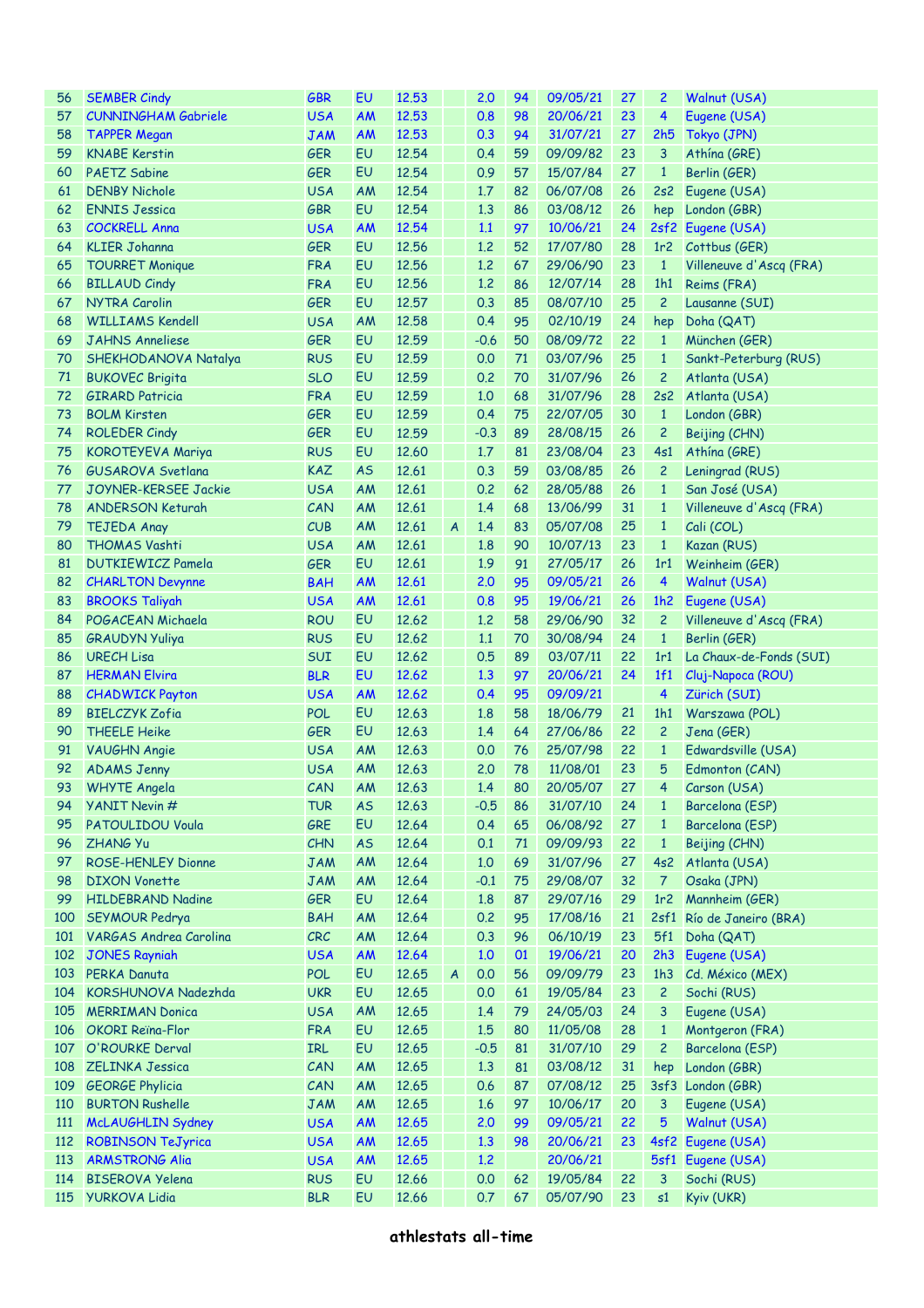| 116 | <b>LOVE Gillian</b>           | <b>JAM</b> | AM        | 12.66 |                  | 2.0    | 73 | 16/08/98 | 25 | $\overline{c}$  | Maracaibo (VEN)           |
|-----|-------------------------------|------------|-----------|-------|------------------|--------|----|----------|----|-----------------|---------------------------|
| 117 | FERGA-KHODADIN Linda          | <b>FRA</b> | EU        | 12.66 |                  | 0.9    | 76 | 15/07/05 | 29 | $\mathbf{1}$    | Angers (FRA)              |
| 118 | <b>ANISIMOVA Tatyana</b>      | <b>RUS</b> | EU        | 12.67 |                  | 0.6    | 49 | 02/09/78 | 29 | $\overline{c}$  | Praha (CZE)               |
| 119 | <b>GOODE</b> Lynda            | <b>USA</b> | AM        | 12.67 |                  | 0.2    | 67 | 20/08/93 | 26 | 3               | Stuttgart (GER)           |
| 120 | <b>LOPEZ Aliuska</b>          | CUB        | AM        | 12.67 |                  | 1.4    | 69 | 29/07/96 | 27 | 2q2             | Atlanta (USA)             |
| 121 | <b>SHEVCHENKO Irina</b>       | <b>RUS</b> | EU        | 12.67 |                  | 0.4    | 75 | 30/07/04 | 29 | $\mathbf{1}$    | Tula (RUS)                |
| 122 | <b>LAMALLE Adrianna</b>       | <b>FRA</b> | EU        | 12.67 |                  | 0.7    | 82 | 22/07/06 | 24 | $\mathbf{1}$    | Tomblaine (FRA)           |
| 123 | <b>LEWIS Yvette</b>           | <b>USA</b> | AM        | 12.67 |                  | 1.5    | 85 | 17/07/13 | 28 | $\mathbf{1}$    | Lahti (FIN)               |
| 124 | <b>CHERNYSHOVA Yelizaveta</b> | <b>RUS</b> | EU        | 12.68 |                  | 1.1    | 58 | 10/06/89 | 31 | 1h1             | Volgograd (RUS)           |
| 125 | <b>JEWELL Sharon</b>          | <b>USA</b> | AM        | 12.68 |                  | 1.3    | 67 | 23/07/00 | 33 | 3s1             | Sacramento (USA)          |
| 126 | <b>GOLDING-CLARKE Lacena</b>  | <b>JAM</b> | AM        | 12.68 |                  | 1.1    | 75 | 26/06/05 | 30 | $\overline{4}$  | Kingston (JAM)            |
| 127 | DEKTYAREVA Tatyana            | <b>RUS</b> | EU        | 12.68 |                  | $-0.3$ | 81 | 20/06/10 | 29 | 1r1             | Bergen (NOR)              |
| 128 | IVONINSKAYA Natalya           | KAZ        | <b>AS</b> | 12.68 |                  | 0.9    | 85 | 19/06/12 | 27 | $\mathbf{1}$    | Almaty (KAZ)              |
| 129 | <b>COWARD Jacqueline</b>      | <b>USA</b> | AM        | 12.68 |                  | 1.0    | 89 | 29/07/16 | 27 | $\mathbf{1}$    | Eugene (USA)              |
| 130 | <b>MACHABEY Laurence</b>      | <b>FRA</b> | EU        | 12.69 |                  | 0.2    | 59 | 08/07/86 | 27 | 2h1             | Moskva (RUS)              |
| 131 | <b>MARTIN Lavonna</b>         | <b>USA</b> | AM        | 12.69 |                  | 0.4    | 66 | 06/08/92 | 26 | $\overline{c}$  | Barcelona (ESP)           |
| 132 | PILIPENKO Anastasiya          | KAZ        | <b>AS</b> | 12.69 |                  | 1.3    | 86 | 09/06/12 | 26 | $\mathbf{1}$    | Bishkek (KGZ)             |
| 133 | <b>JOHNSON Alaysha</b>        | <b>USA</b> | AM        | 12.69 |                  | 2.0    | 96 | 31/03/17 | 21 | 1r <sub>2</sub> | Gainesville (USA)         |
| 134 | <b>THOMPSON Yanique</b>       | <b>JAM</b> | AM        | 12.69 |                  | 0.4    | 96 | 25/06/17 | 21 | 3               | Kingston (JAM)            |
| 135 | <b>BOUTTE Tananjalyn</b>      | <b>USA</b> | AM        | 12.70 | $\boldsymbol{A}$ | 1.5    | 67 | 03/06/89 | 22 | $\mathbf{1}$    | Provo (USA)               |
| 136 | <b>SOKOLOVA Eva</b>           | <b>RUS</b> | EU        | 12.70 |                  | 0.0    | 62 | 20/06/89 | 27 | $\mathbf{1}$    | Sevilla (ESP)             |
| 137 | RUSAKOVA Natalya              | <b>RUS</b> | EU        | 12.70 |                  | 0.0    | 80 | 06/07/04 | 24 | 4r1             | Lausanne (SUI)            |
| 138 | <b>FOUNTAIN Hyleas</b>        | <b>USA</b> | AM        | 12.70 |                  | 1.3    | 81 | 03/08/12 | 31 | hep             | London (GBR)              |
| 139 | POLITIKA Yelena               | <b>UKR</b> | EU        | 12.71 |                  | $-0.7$ | 64 | 15/07/86 | 22 | $\overline{c}$  | Kyiv (UKR)                |
| 140 | MAGGI Maurren Higa            | <b>BRA</b> | AM        | 12.71 |                  | 0.1    | 76 | 19/05/01 | 25 | $\mathbf{1}$    | Manaus (BRA)              |
| 141 | <b>PRICE Candice</b>          | <b>USA</b> | AM        | 12.71 |                  | 0.6    | 85 | 18/05/08 | 23 | $\overline{c}$  | Carson (USA)              |
| 142 | OWENS-MITCHELL Bridgette      | <b>USA</b> | AM        | 12.71 |                  | 1.7    | 92 | 07/06/12 | 20 | 1h1             | Des Moines (USA)          |
| 143 | <b>ZBÄREN Noemi</b>           | <b>SUI</b> | EU        | 12.71 |                  | $-0.2$ | 94 | 11/07/15 | 21 | $\mathbf{1}$    | Tallinn (EST)             |
| 144 | ZAGRÉ Anne                    | <b>BEL</b> | EU        | 12.71 |                  | 1.4    | 90 | 18/07/15 | 25 | $\mathbf{1}$    | Heusden-Zolder (BEL)      |
| 145 | <b>KOZÁK Luca</b>             | <b>HUN</b> | EU        | 12.71 |                  | $-0.2$ | 96 | 19/08/20 | 24 | $\overline{c}$  | Székesfehérvár (HUN)      |
| 146 | <b>CLAY Elizabeth</b>         | <b>AUS</b> | OC        | 12.71 |                  | 0.0    | 95 | 01/08/21 | 26 | 3sf2            | Tokyo (JPN)               |
| 147 | <b>CARSON Kimberly</b>        | <b>USA</b> | AM        | 12.72 |                  | 1.2    | 74 | 19/05/96 | 22 | $\mathbf{1}$    | Lexington (USA)           |
| 148 | LOTT-HOGAN Tiffany            | <b>USA</b> | AM        | 12.72 | $\boldsymbol{A}$ | 0.9    | 75 | 25/04/97 | 22 | 1h3             | Provo (USA)               |
| 149 | <b>DICKEY Cheryl</b>          | <b>USA</b> | AM        | 12.72 |                  | 0.9    | 66 | 20/06/98 | 32 | 1h2             | New Orleans (USA)         |
| 150 | <b>ATEDE Angela</b>           | <b>NGR</b> | AF        | 12.72 |                  | 0.6    | 72 | 12/08/98 | 26 | 4               | Zürich (SUI)              |
| 151 | LAUKHOVA Svetlana             | <b>RUS</b> | EU        | 12.72 |                  | 0.8    | 73 | 13/07/01 | 28 | $\mathbf{1}$    | Tula (RUS)                |
| 152 | <b>WU Shujiao</b>             | <b>CHN</b> | <b>AS</b> | 12.72 |                  | 0.0    | 92 | 01/10/14 | 22 | $\mathbf{1}$    | Incheon (KOR)             |
|     | 153 JONES Tenaya              | <b>USA</b> | AM        | 12.72 |                  | 2.0    | 89 | 27/06/15 |    |                 | 26 4s1 Eugene (USA)       |
| 154 | <b>BERINGS Eline</b>          | <b>BEL</b> | EU        | 12.72 |                  | 0.6    | 86 | 18/07/18 | 32 | $\mathbf{1}$    | Liège (BEL)               |
| 155 | PEDERSEN Isabelle             | <b>NOR</b> | EU        | 12.72 |                  | 0.2    | 92 | 22/07/18 | 26 | 4h2             | London (GBR)              |
| 156 | <b>JONES Cortney</b>          | <b>USA</b> | AM        | 12.72 |                  | 1.4    | 99 | 10/05/19 | 20 |                 | 1h1 Charlottesville (USA) |
| 157 | <b>WILLIAMS Jeanine</b>       | <b>JAM</b> | AM        | 12.72 |                  | 1.8    | 97 | 11/05/19 | 22 | $\overline{c}$  | Charlottesville (USA)     |
| 158 | McREYNOLDS Tiffani            | <b>USA</b> | AM        | 12.72 |                  | 2.0    | 91 | 16/07/19 | 28 | 2f2             | Padova (ITA)              |
| 159 | <b>KORTE Annimari</b>         | <b>FIN</b> | EU        | 12.72 |                  | 1.3    | 88 | 24/07/19 | 31 | 2f1             | Joensuu (FIN)             |
| 160 | <b>BEREND Gudrun</b>          | <b>GER</b> | EU        | 12.73 |                  | 0.6    | 55 | 02/09/78 | 23 | 3               | Praha (CZE)               |
| 161 | <b>LIU Huajin</b>             | CHN        | <b>AS</b> | 12.73 |                  | $-0.8$ | 60 | 02/10/90 | 30 | $\mathbf{1}$    | Beijing (CHN)             |
| 162 | <b>COLLE Florence</b>         | <b>FRA</b> | EU        | 12.73 |                  | $-0.3$ | 65 | 07/08/91 | 26 | $\overline{c}$  | Zürich (SUI)              |
| 163 | <b>ROBERTS Trecia</b>         | <b>USA</b> | AM        | 12.73 | $\boldsymbol{A}$ | 1.1    | 71 | 13/07/98 | 27 | $\mathbf{1}$    | Flagstaff (USA)           |
| 164 | TRYWIANSKA Aurelia            | <b>POL</b> | EU        | 12.73 |                  | 0.0    | 76 | 07/07/03 | 27 | $\overline{c}$  | Zagreb (CRO)              |
| 165 | ŠKROBÁKOVÁ Lucie              | CZE        | EU        | 12.73 |                  | 0.8    | 82 | 05/07/09 | 27 | $\mathbf{1}$    | Kladno (CZE)              |
| 166 | <b>KONDAKOVA Yuliya</b>       | <b>RUS</b> | EU        | 12.73 |                  | 0.2    | 81 | 17/08/13 | 32 |                 | 2sf2 Moskva (RUS)         |
| 167 | SAMBA-MAYELA Cyréna           | <b>FRA</b> | EU        | 12.73 |                  | 1.5    | 00 | 12/09/20 | 20 | 1f1             | Albi (FRA)                |
| 168 | <b>STARK Grace</b>            | <b>USA</b> | AM        | 12.73 |                  | 0.1    | 01 | 10/06/21 | 20 |                 | 1sf3 Eugene (USA)         |
| 169 | PIQUEREAU Anne                | <b>FRA</b> | EU        | 12.74 |                  | 1.5    | 64 | 19/07/91 | 27 | 3               | Paris (FRA)               |
| 170 | <b>BOWLES Dawn</b>            | <b>USA</b> | AM        | 12.74 |                  | 0.0    | 68 | 15/06/97 | 29 | 3               | Indianapolis (USA)        |
| 171 | <b>YAN Zeng</b>               | <b>CHN</b> | <b>AS</b> | 12.74 |                  | 0.0    | 76 | 18/10/97 | 21 | $\mathbf{1}$    | Shanghai (CHN)            |
| 172 | <b>FAUSTIN Nadine</b>         | <b>HAI</b> | AM        | 12.74 |                  | 1.7    | 76 | 23/08/04 | 28 | <b>8s1</b>      | Athína (GRE)              |
| 173 | <b>VUKICEVIC Christina</b>    | <b>NOR</b> | EU        | 12.74 |                  | 1.2    | 87 | 01/06/09 | 22 | $\mathbf{1}$    | Hengelo (NED)             |
| 174 | <b>HALL Dior</b>              | <b>USA</b> | AM        | 12.74 |                  | 1.7    | 96 | 13/06/15 | 19 | 3               | Eugene (USA)              |
| 175 | <b>HUGHES Amber</b>           | <b>USA</b> | AM        | 12.74 |                  | 0.1    | 94 | 30/05/19 | 25 | 1h2             | St. Pölten (AUT)          |
|     |                               |            |           |       |                  |        |    |          |    |                 |                           |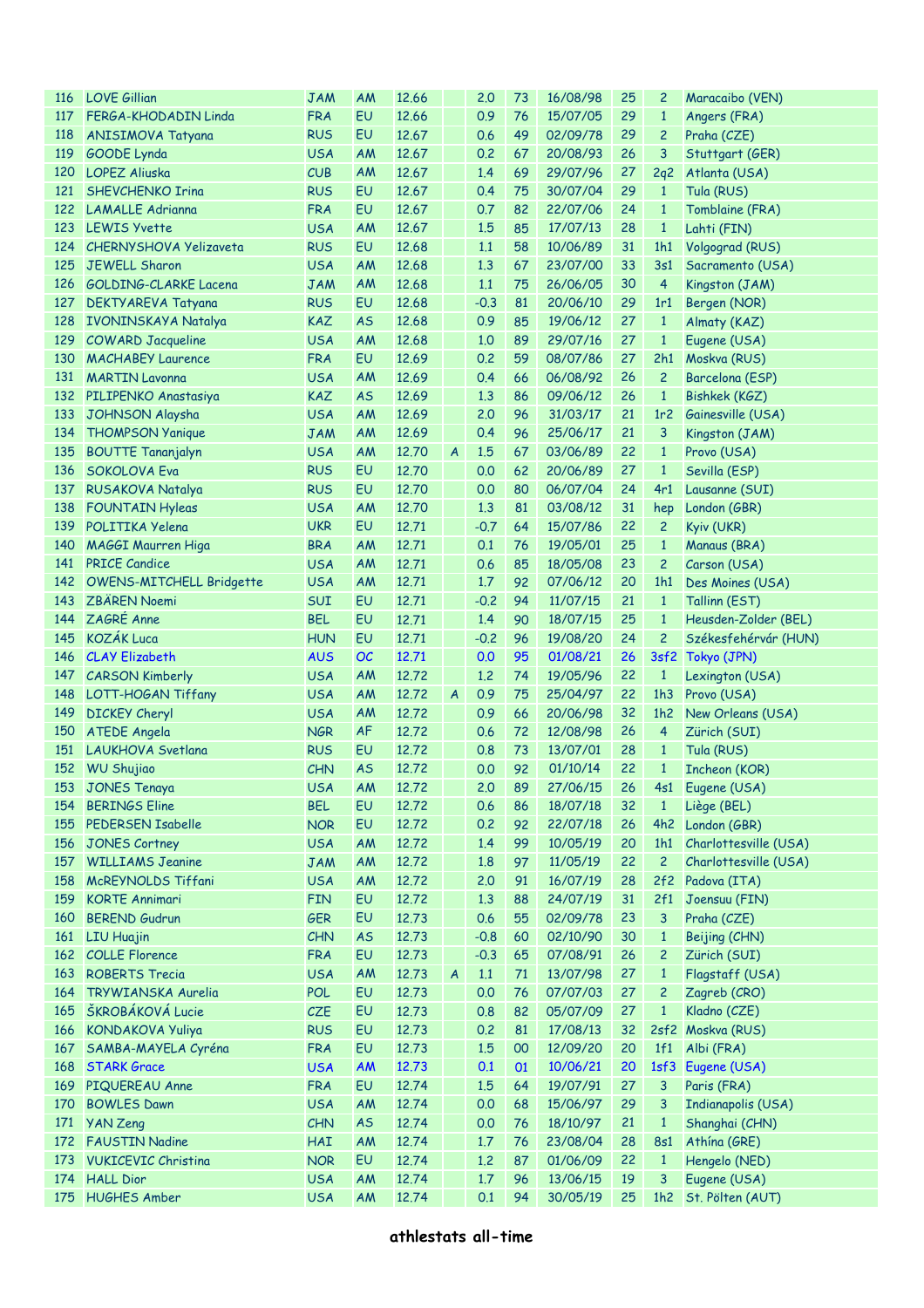| 176 | <b>McMINN Tiara</b>         | <b>USA</b> | AM        | 12.74 |                  | 2.0    | 99       | 06/06/19 | 20 |                | 3sf1 Austin (USA)          |
|-----|-----------------------------|------------|-----------|-------|------------------|--------|----------|----------|----|----------------|----------------------------|
| 177 | <b>MORRISON Ebony</b>       | <b>LBR</b> | <b>AF</b> | 12.74 |                  | $-0.2$ | 94       | 01/08/21 | 27 |                | 6sf3 Tokyo (JPN)           |
| 178 | ZACZKIEWICZ Claudia         | <b>GER</b> | EU        | 12.75 |                  | 0.4    | 62       | 30/09/88 | 26 | 2s2            | Seoul (KOR)                |
| 179 | <b>XIE Liuying</b>          | <b>CHN</b> | <b>AS</b> | 12.75 |                  | 0.1    | 67       | 09/09/93 | 26 | $\overline{c}$ | Beijing (CHN)              |
| 180 | <b>KASOVA Yana</b>          | <b>BUL</b> | EU        | 12.75 |                  | 0.9    | 81       | 23/06/02 | 21 | 2              | Banská Bystrica (SVK)      |
| 181 | NEYRA Yahumara              | CUB        | AM        | 12.75 |                  | 1.0    | 76       | 07/07/02 | 26 | $\overline{c}$ | Réthimno (GRE)             |
| 182 | <b>TOSTA Sheena</b>         | <b>USA</b> | AM        | 12.75 |                  | 1.7    | 82       | 11/06/04 | 22 | 3              | Austin (USA)               |
| 183 | <b>WALKER Melaine</b>       | <b>JAM</b> | <b>AM</b> | 12.75 |                  | 0.2    | 83       | 09/06/06 | 23 | 3              | Sacramento (USA)           |
| 184 | <b>KOŁECZEK Karolina</b>    | <b>POL</b> | EU        | 12.75 |                  | 0.3    | 93       | 16/06/19 | 26 | $\mathbf{1}$   | Chorzów (POL)              |
| 185 | <b>DAVIS Tara</b>           | <b>USA</b> | <b>AM</b> | 12.75 |                  | $-0.3$ | 99       | 01/05/21 | 22 | 2f1            | Austin (USA)               |
| 186 | <b>SKRZYSZOWSKA Pia</b>     | <b>POL</b> | EU        | 12.75 |                  | 0.4    | 01       | 31/07/21 | 20 | 3h3            | Tokyo (JPN)                |
| 187 | <b>BOGLIOLO Luminosa</b>    | <b>ITA</b> | EU        | 12.75 |                  | 0.0    | 95       | 01/08/21 | 26 |                | 4sf2 Tokyo (JPN)           |
| 188 | <b>DYERBINA Nina</b>        | <b>RUS</b> | EU        | 12.76 |                  |        | 56       | 22/06/80 | 24 | $\mathbf{1}$   | Leningrad (RUS)            |
| 189 | <b>SISKA Xenia</b>          | <b>HUN</b> | EU        | 12.76 |                  | 1.7    | 57       | 20/08/84 | 27 | 3              | <b>Budapest (HUN)</b>      |
| 190 | <b>BAUMANN Julie</b>        | SUI        | EU        | 12.76 |                  | 1.3    | 64       | 07/09/91 | 27 | $\mathbf{1}$   | Wintherthur (SUI)          |
| 191 | <b>LIU Jing</b>             | <b>CHN</b> | <b>AS</b> | 12.76 |                  | 0.0    | 77       | 18/10/97 | 20 | $\overline{c}$ | Shanghai (CHN)             |
| 192 | RAMALALANIRINA Nicole       | <b>FRA</b> | EU        | 12.76 |                  | 0.6    | 72       | 13/08/00 | 28 | $\mathbf{1}$   | La Chaux-de-Fonds (SUI)    |
| 193 | <b>CARTER Kori</b>          | <b>USA</b> | AM        | 12.76 |                  | 0.1    | 92       | 12/05/13 | 21 | $\mathbf{1}$   | Los Angeles (USA)          |
| 194 | <b>BORSI Veronica</b>       | <b>ITA</b> | EU        | 12.76 |                  | 0.6    | 87       | 02/06/13 | 26 | $\mathbf{1}$   | Orvieto (ITA)              |
| 195 | <b>NUGENT Ackera</b>        | <b>JAM</b> | <b>AM</b> | 12.76 |                  | 1.2    | 02       | 29/05/21 | 19 | 1h2            | College Station (USA)      |
| 196 | OLIJSLAGER Marjan           | <b>NED</b> | EU        | 12.77 |                  | 0.6    | 62       | 25/06/89 | 27 | $\mathbf{1}$   | Villeneuve d'Ascq (FRA)    |
| 197 | <b>McKENZIE Kim</b>         | <b>USA</b> | AM        | 12.77 |                  | 1.5    | 61       | 18/04/92 | 31 | $\mathbf{1}$   | Walnut (USA)               |
| 198 | <b>LAWSON Tonya</b>         | <b>USA</b> | AM        | 12.77 | $\boldsymbol{A}$ | 1.5    | 69       | 06/07/00 | 31 | 1r1            | Flagstaff (USA)            |
| 199 | <b>GREAVES LaToya</b>       | <b>JAM</b> | AM        | 12.77 |                  | 1.3    | 86       | 01/07/12 | 26 | $\overline{c}$ | Kingston (JAM)             |
| 200 | <b>BUCHANAN Brea</b>        | <b>USA</b> | AM        | 12.77 |                  | 0.1    | 93       | 12/05/13 | 20 | $\overline{c}$ | Los Angeles (USA)          |
| 201 | <b>IDLETTE Lavonne</b>      | <b>DOM</b> | <b>AM</b> | 12.77 |                  | 1.8    | 85       | 08/06/13 | 28 | 1h2            | Montverde (USA)            |
|     | 202 NDAMA Solène            | <b>FRA</b> | EU        | 12.77 |                  | 0.2    | 98       | 09/08/18 | 20 |                | 2sf2 Berlin (GER)          |
| 203 | McCRAY Yolanda              | <b>USA</b> | AM        | 12.78 |                  | 1.2    | 76       | 27/06/99 | 23 | 2s1            | Eugene (USA)               |
| 204 | <b>BARBER Eunice</b>        | <b>FRA</b> | EU        | 12.78 |                  | 0.5    | 74       | 04/08/01 | 27 | hep            | Edmonton (CAN)             |
| 205 | <b>ANTONOVA Aleksandra</b>  | <b>RUS</b> | EU        | 12.78 |                  | 2.0    | 80       | 15/07/06 | 26 | 1 <sub>h</sub> | Tula (RUS)                 |
| 206 | <b>EADES</b> Chelsea        | <b>USA</b> | <b>AM</b> | 12.78 |                  | 1.7    | 89       | 07/06/12 | 23 | 2h1            | Des Moines (USA)           |
| 207 | <b>WILLIAMS Shermaine</b>   | <b>JAM</b> | <b>AM</b> | 12.78 |                  | 1.3    | 90       | 01/07/12 | 22 | 3              | Kingston (JAM)             |
| 208 | <b>GALITSKAYA Ekaterina</b> | <b>RUS</b> | EU        | 12.78 |                  | 1.1    | 87       | 05/07/12 | 25 | 1h2            | Cheboksary (RUS)           |
| 209 | <b>GOODWIN Morgan</b>       | <b>USA</b> | <b>AM</b> | 12.78 |                  | 1.2    | 93       | 27/06/15 | 22 | 5s2            | Eugene (USA)               |
| 210 | <b>BRITTON</b> Evonne       | <b>USA</b> | <b>AM</b> | 12.78 |                  | 1.2    | 91       | 29/05/16 | 25 | $\overline{c}$ | Atlanta (USA)              |
| 211 | <b>HURSKE</b> Reetta        | <b>FIN</b> | EU        | 12.78 |                  | 1.3    | 95       | 24/07/19 | 24 | 3f1            | Joensuu (FIN)              |
|     | 212 BOUGARD Erica           | <b>USA</b> | AM        | 12,78 |                  | 1.6    | 93       | 27/07/19 | 26 |                | hep Des Moines (USA)       |
|     | 213 HIGHTOWER Stephanie     | <b>USA</b> | AM        | 12.79 |                  | 1.9    | 58       | 10/07/82 |    |                | 24 3 Karl-Marx-Stadt (GER) |
| 214 | <b>WILSON Nickiesha</b>     | <b>JAM</b> | <b>AM</b> | 12.79 |                  | 0.9    | 86       | 15/09/09 | 23 | $\mathbf{1}$   | Szczecin (POL)             |
| 215 | <b>GOMIS Sandra</b>         | <b>FRA</b> | EU        | 12.79 |                  | 1.6    | 83       | 25/06/16 | 33 | 1h2            | Angers (FRA)               |
| 216 | <b>DUNCAN Alexis</b>        | <b>USA</b> | <b>AM</b> | 12.79 |                  | 1.2    | 98       | 13/05/18 | 20 | $\overline{c}$ | Knoxville (USA)            |
| 217 | LEBEDYEVA Natalya           | <b>RUS</b> | EU        | 12,80 |                  | 0.0    | 49       | 29/07/76 | 27 | 3              | Montréal (CAN)             |
| 218 | <b>RABSZTYN Elzbieta</b>    | <b>POL</b> | EU        | 12,80 |                  | 1.9    | 56       | 13/06/80 | 24 | 5              | Warszawa (POL)             |
| 219 | <b>PATZWAHL Kristin</b>     | <b>GER</b> | EU        | 12,80 |                  | 1.7    | 65       | 17/06/90 | 25 | 3              | Chemnitz (GER)             |
| 220 | <b>TAYLOR Monifa</b>        | <b>USA</b> | <b>AM</b> | 12,80 |                  | 0.4    | 71       | 28/06/92 | 21 | $\overline{4}$ | New Orleans (USA)          |
| 221 | <b>THORP Angela</b>         | GBR        | EU        | 12,80 |                  | 0.7    | 72       | 31/07/96 | 24 | 5s1            | Atlanta (USA)              |
|     | 222 LENSKIY Irina           | <b>ISR</b> | <b>AS</b> | 12,80 |                  | 1.0    | $\bf 71$ | 07/07/02 | 31 | 3              | Réthimno (GRE)             |
| 223 | <b>HOLDER Nikkita</b>       | CAN        | AM        | 12,80 |                  | 0.7    | 87       | 30/06/12 | 25 | 3              | Calgary (CAN)              |
| 224 | <b>MOROZOVA Nina</b>        | <b>RUS</b> | EU        | 12,80 |                  | 1.5    | 89       | 23/07/15 | 26 | 1r1            | Joensuu (FIN)              |
| 225 | <b>MORGAN Monique</b>       | <b>JAM</b> | <b>AM</b> | 12,80 |                  | 0.6    | 85       | 14/05/16 | 31 | 1r1            | Clermont (USA)             |
| 226 | <b>MERCHUK Maria</b>        | <b>MDA</b> | EU        | 12.81 |                  | 1.0    | 59       | 26/06/82 | 23 | 3              | Cottbus (GER)              |
| 227 | <b>GURBANOVA Zhanna</b>     | <b>BLR</b> | EU        | 12.81 |                  |        | 69       | 23/05/91 | 22 | $\mathbf{1}$   | Pinsk (BLR)                |
| 228 | <b>NASTASE Liliana</b>      | <b>ROU</b> | EU        | 12.81 |                  | 1.4    | 62       | 08/06/91 | 29 | $\mathbf{1}$   | Trento (ITA)               |
| 229 | KOLOVANOVA Natalya          | <b>UKR</b> | EU        | 12.81 |                  | 1.3    | 64       | 23/06/92 | 28 | 3              | Moskva (RUS)               |
| 230 | <b>WILLIAMSON Ellakisha</b> | <b>USA</b> | AM        | 12.81 |                  | $-0.3$ | 75       | 23/07/00 | 25 | $\overline{4}$ | Sacramento (USA)           |
| 231 | <b>FOSTER Ebony</b>         | <b>USA</b> | <b>AM</b> | 12.81 |                  | $-1.0$ | 83       | 18/07/04 | 21 | 4s2            | Sacramento (USA)           |
| 232 | <b>SNIHUR Yevgeniya</b>     | <b>UKR</b> | EU        | 12.81 |                  | $-1.3$ | 84       | 22/06/08 | 24 | $\mathbf{1}$   | Annecy (FRA)               |
| 233 | <b>CLAXTON Sarah</b>        | GBR        | EU        | 12.81 |                  | 1.5    | 79       | 17/07/08 | 29 | 1r1            | Loughborough (GBR)         |
| 234 | <b>MAYO</b> Gabrielle       | <b>USA</b> | AM        | 12.81 |                  | 1.8    | 89       | 29/05/10 | 21 | 1r1            | Austin (USA)               |
| 235 | <b>SMITH Loreal</b>         | <b>USA</b> | AM        | 12.81 |                  | 0.7    | 85       | 07/05/11 | 26 | $\overline{c}$ | Baie Mahault (FRA)         |
|     |                             |            |           |       |                  |        |          |          |    |                |                            |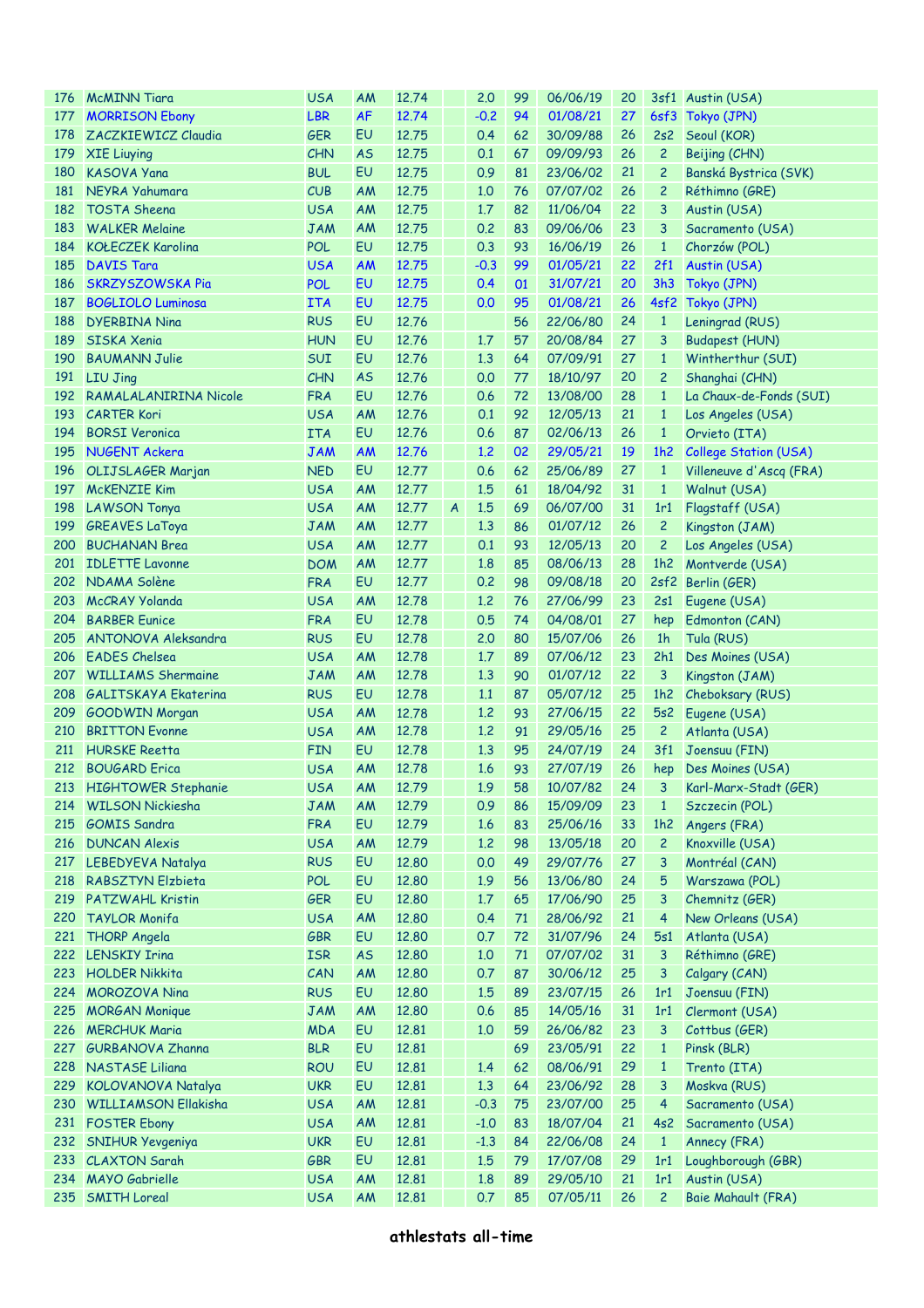| 236 | NEZIRI Nooralotta          | <b>FIN</b> | EU        | 12.81 |                | 1.6      | 92 | 25/06/16 | 24 | $\mathbf{1}$    | Kuortane (FIN)          |
|-----|----------------------------|------------|-----------|-------|----------------|----------|----|----------|----|-----------------|-------------------------|
| 237 | <b>WALLACE Sasha</b>       | <b>USA</b> | AM        | 12,81 |                | 1.6      | 95 | 10/06/17 | 22 | 6               | Eugene (USA)            |
| 238 | <b>WILLIAMS Shimayra</b>   | <b>JAM</b> | AM        | 12,81 |                | 0.4      | 95 | 25/06/17 | 22 | 5               | Kingston (JAM)          |
| 239 | <b>STEENKAMP Rikenette</b> | <b>RSA</b> | <b>AF</b> | 12,81 |                | $-0.6$   | 92 | 01/07/18 | 26 | $\mathbf{1}$    | La Chaux-de-Fonds (SUI) |
| 240 | <b>AKOBUNDU Madeleine</b>  | <b>USA</b> | AM        | 12,81 |                | 1.4      | 98 | 04/05/19 | 21 | $\mathbf{1}$    | Greensboro (USA)        |
| 241 | <b>KOALA Marthe</b>        | <b>BUR</b> | <b>AF</b> | 12,81 |                | 1.3      | 94 | 23/05/21 | 27 | $\mathbf{1}$    | Dakar (SEN)             |
| 242 | <b>GUNNELL Sally</b>       | <b>GBR</b> | EU        | 12.82 |                | 0.8      | 66 | 17/08/88 | 22 | 1r <sub>2</sub> | Zürich (SUI)            |
| 243 | <b>LIPPE Gabriele</b>      | <b>GER</b> | EU        | 12.82 |                | $-0.5$   | 67 | 11/08/90 | 23 | $\mathbf{1}$    | Düsseldorf (GER)        |
| 244 | <b>WALKER Astia</b>        | <b>JAM</b> | AM        | 12.82 |                | 1.4      | 75 | 18/05/97 | 22 | $\mathbf{1}$    | Auburn (USA)            |
| 245 | <b>DENG Xiaocen</b>        | <b>CHN</b> | <b>AS</b> | 12.82 |                | 1.6      | 76 | 05/09/98 | 22 | $\mathbf{1}$    | Beijing (CHN)           |
| 246 | <b>ZAMFIR Carmen</b>       | <b>ROU</b> | EU        | 12.82 |                | 1.8      | 75 | 12/06/04 | 29 | $\mathbf{1}$    |                         |
|     |                            |            |           |       |                |          | 79 |          |    |                 | București (ROU)         |
| 247 | <b>JOHNSON Virginia</b>    | <b>USA</b> | AM        | 12.82 |                | 1.7      |    | 06/07/08 | 29 | 5s2             | Eugene (USA)            |
| 248 | <b>SAMYLOVA Olga</b>       | <b>RUS</b> | EU        | 12.82 |                | 0.6      | 86 | 17/06/12 | 26 | $\overline{c}$  | Zhukovskiy (RUS)        |
| 249 | <b>SCHROTT Beate</b>       | <b>AUT</b> | EU        | 12.82 |                | 1.4      | 88 | 17/07/12 | 24 | 2r2             | Luzern (SUI)            |
| 250 | <b>BLISS Andrea</b>        | <b>JAM</b> | AM        | 12.82 |                | 0.7      | 80 | 23/06/13 | 33 | $\overline{c}$  | Kingston (JAM)          |
| 251 | JENNEKE Michelle           | <b>AUS</b> | OC        | 12.82 |                | 1.3      | 93 | 29/03/15 | 22 | $\overline{c}$  | Brisbane (AUS)          |
| 252 | <b>SICIARZ Klaudia</b>     | <b>POL</b> | EU        | 12.82 |                | 1.8      | 98 | 12/07/19 | 21 | $\overline{c}$  | Gävle (SWE)             |
| 253 | <b>FREEMAN Daszay</b>      | <b>JAM</b> | AM        | 12.82 |                | 1.3      | 00 | 26/06/21 | 21 | 3h2             | Kingston (JAM)          |
|     | 254 PETROVA Natalya        | <b>RUS</b> | EU        | 12.83 |                | 1.5      | 57 | 13/08/83 | 26 | 2s2             | Helsinki (FIN)          |
| 255 | <b>BURAGA Svetlana</b>     | <b>BLR</b> | EU        | 12.83 |                | $-0.3$   | 65 | 01/07/88 | 23 | hep             | Staiki (BLR)            |
| 256 | <b>DAVIS Patricia</b>      | <b>USA</b> | AM        | 12.83 |                | 1.9      | 65 | 22/07/88 | 23 | 1s1             | Indianapolis (USA)      |
| 257 | <b>HUMPHREY Jackie</b>     | <b>USA</b> | AM        | 12.83 |                | 1.4      | 65 | 22/07/88 | 23 | 1s <sub>2</sub> | Indianapolis (USA)      |
| 258 | <b>HURTLIN Christine</b>   | <b>FRA</b> | EU        | 12.83 |                | 0.8      | 67 | 29/06/90 | 23 | 1r <sub>2</sub> | Villeneuve d'Ascq (FRA) |
| 259 | <b>WILLIAMS Kasia</b>      | <b>JAM</b> | AM        | 12.83 |                | $-2.2$   | 83 | 27/06/04 | 21 | 1h2             | Kingston (JAM)          |
| 260 | <b>WILLIAMS Ashlee</b>     | <b>USA</b> | AM        | 12.83 |                | 0.8      | 84 | 09/04/05 | 21 | $\mathbf{1}$    | Austin (USA)            |
| 261 | DeLOACH Janay              | <b>USA</b> | AM        | 12.83 |                | 0.9      | 85 | 24/06/17 | 32 |                 | 6sf1 Sacramento (USA)   |
| 262 | <b>SEDNEY Zoë</b>          | <b>NED</b> | EU        | 12.83 |                | 1.5      | 01 | 14/08/21 | 20 | $\mathbf{1}$    | La Chaux-de-Fonds (SUI) |
| 263 | <b>BUFANU Valeria</b>      | <b>ROU</b> | EU        | 12.84 |                | 0.0      | 46 | 08/09/72 | 26 | 1s1             | München (GER)           |
| 264 | LITOVCHENKO Irina          | <b>RUS</b> | EU        | 12.84 |                | 1.2      | 50 | 28/07/80 | 30 | 3s2             | Moskva (RUS)            |
| 265 | <b>BROWN Benita</b>        | <b>USA</b> | AM        | 12.84 |                | 1.1      | 61 | 04/06/83 | 22 | $\mathbf{1}$    | Houston (USA)           |
| 266 | <b>DENK Ulrike</b>         | <b>GER</b> | EU        | 12.84 |                | 1.1      | 64 | 03/08/85 | 21 | $\mathbf{1}$    | Stuttgart (GER)         |
| 267 | <b>RAKOTOZAFY Rosa</b>     | <b>MAD</b> | <b>AF</b> | 12.84 |                | 2.0      | 77 | 31/07/99 | 22 | 1s2             | Niort (FRA)             |
| 268 | <b>BROWN Ti'erra</b>       | <b>USA</b> | AM        | 12.84 |                | 1.8      | 89 | 12/06/10 | 21 | $\overline{c}$  | Eugene (USA)            |
| 269 | <b>JAMES Tiki</b>          |            |           | 12.84 |                | 2.0      | 86 | 02/06/12 | 26 | 1r <sub>2</sub> |                         |
|     |                            | <b>USA</b> | AM        |       |                |          |    |          |    |                 | Clermont (USA)          |
| 270 | <b>HATTON Lucy</b>         | <b>GBR</b> | EU        | 12.84 |                | 1.8      | 94 | 18/04/15 | 21 | 2r1             | Clermont (USA)          |
| 271 | <b>JONES Tia</b>           | <b>USA</b> | AM        | 12.84 |                | 1.2      | 00 | 25/06/16 | 16 |                 | 1h1 Clovis (USA)        |
| 272 | <b>MORAES Fabiana</b>      | <b>BRA</b> | AM        | 12.84 | $\overline{A}$ | 0.8      | 86 | 15/07/17 | 31 | $\mathbf{1}$    | Avila (ESP)             |
|     | 273 BLANFORD Rhonda        | <b>USA</b> | AM        | 12.85 |                | $0.1$ 63 |    | 15/06/85 |    |                 | 22 1 Indianapolis (USA) |
|     | 274 CALLOWAY Dominqué      | <b>USA</b> | AM        | 12.85 |                | 1.7      | 78 | 23/05/99 | 21 | $\mathbf{1}$    | West Lafayette (USA)    |
| 275 | FENG Yun                   | CHN        | <b>AS</b> | 12.85 |                | 0.9      | 76 | 25/08/99 | 23 | 2h1             | Sevilla (ESP)           |
| 276 | <b>BATES Joyce</b>         | <b>USA</b> | AM        | 12.85 |                | 0.8      | 77 | 03/06/00 | 23 | $\mathbf{1}$    | Durham (USA)            |
| 277 | <b>ARON Haydy</b>          | <b>FRA</b> | EU        | 12.85 |                | $-1.9$   | 73 | 18/08/02 | 29 | 1r1             | La Chaux-de-Fonds (SUI) |
| 278 | <b>KALLUR Jenny</b>        | <b>SWE</b> | EU        | 12.85 |                | $-0.5$   | 81 | 10/08/05 | 24 | 3s1             | Helsinki (FIN)          |
| 279 | <b>AUGUSTUS Olutoyin</b>   | <b>NGR</b> | AF        | 12.85 |                | 0.3      | 79 | 24/06/09 | 30 | $\mathbf{1}$    | Nantes (FRA)            |
| 280 | <b>BARBER Aleesha</b>      | <b>TTO</b> | AM        | 12.85 |                | 1.1      | 87 | 29/05/10 | 23 | 2r2             | Greensboro (USA)        |
| 281 | <b>CARAVELLI Marzia</b>    | <b>ITA</b> | EU        | 12.85 |                | 1.8      | 81 | 13/05/12 | 31 | 1h1             | Montgeron (FRA)         |
| 282 | <b>FLEMINGS Doniqué</b>    | <b>USA</b> | AM        | 12.85 |                | 1.7      | 91 | 08/06/13 | 22 | 3               | Eugene (USA)            |
| 283 | <b>DECAUX Alice</b>        | <b>FRA</b> | EU        | 12.85 |                | 0.7      | 85 | 15/06/13 | 28 | 1r1             | <b>Besançon (FRA)</b>   |
|     | 284 BAKKER Sharona         | <b>NED</b> | EU        | 12.85 |                | 0.0      | 90 | 12/08/14 | 24 | 2h3             | Zürich (SUI)            |
| 285 | <b>BARBER Jade</b>         | <b>USA</b> | AM        | 12.85 |                | $1.7$    | 93 | 13/06/15 | 22 | $\overline{4}$  | Eugene (USA)            |
| 286 | <b>BRISCO Mikiah</b>       | <b>USA</b> | AM        | 12.85 |                | $-0.3$   | 96 | 01/04/17 | 21 | 3               | Austin (USA)            |
| 287 | <b>IVANCEVIC Andrea</b>    | <b>CRO</b> | EU        | 12.85 |                | 0.1      | 84 | 04/09/18 | 34 | $\overline{4}$  | Zagreb (CRO)            |
| 288 | <b>LIN Yuwei</b>           | CHN        | <b>AS</b> | 12.85 |                | 0.1      | 99 | 21/09/21 |    | 1h3             | Xi'an (CHN)             |
| 289 | <b>LAPLANTE Debby</b>      | <b>USA</b> | AM        | 12.86 |                | 1.5      | 53 | 16/06/79 | 26 | $\mathbf{1}$    | Walnut (USA)            |
| 290 |                            |            | EU        |       |                |          |    |          | 20 |                 |                         |
|     | <b>FEUERBACH Cornelia</b>  | <b>GER</b> |           | 12.86 |                | 0.4      | 63 | 27/07/83 |    | 3r <sub>2</sub> | Leipzig (GER)           |
| 291 | <b>ADAMS Odalys</b>        | CUB        | AM        | 12.86 |                | $-0.3$   | 66 | 09/09/89 | 23 | $\overline{4}$  | Barcelona (ESP)         |
| 292 | <b>CINELU Cecile</b>       | <b>FRA</b> | EU        | 12.86 |                | 1.4      | 70 | 28/06/92 | 22 | $\overline{c}$  | Narbonne (FRA)          |
| 293 | <b>BLASSNECK Heike</b>     | <b>GER</b> | EU        | 12.86 |                | 1.8      | 71 | 11/07/98 | 27 | $\overline{c}$  | Nürnberg (GER)          |
| 294 | <b>KING Andria</b>         | <b>USA</b> | AM        | 12.86 |                | $-0.7$   | 76 | 22/05/99 | 23 | $\mathbf{1}$    | Atlanta (USA)           |
| 295 | MACHADO Maíla Paula        | <b>BRA</b> | AM        | 12.86 |                | 0.2      | 81 | 17/04/04 | 23 | $\mathbf{1}$    | São Paulo (BRA)         |